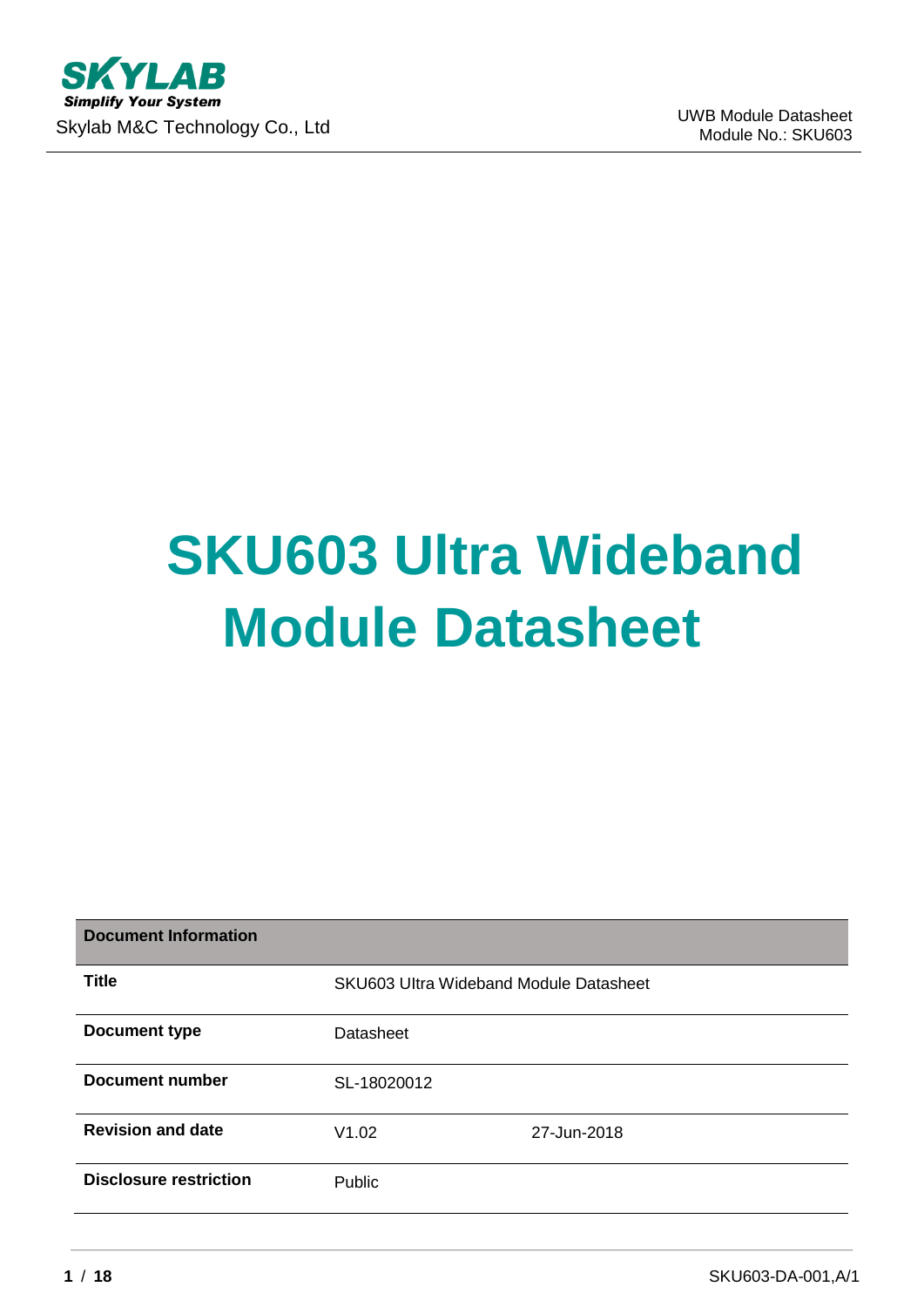## **Reversion History**

| <b>Revision</b> | <b>Description</b>         | <b>Approved</b> | <b>Date</b> |
|-----------------|----------------------------|-----------------|-------------|
| V1.01           | Initial                    | <b>Benson</b>   | 20180227    |
| V1.02           | Update the Pin description | <b>Benson</b>   | 20180725    |
|                 |                            |                 |             |

#### **This document applicable to the following products**:

| <b>Product name</b> | Type number    | <b>Product status</b>  |
|---------------------|----------------|------------------------|
| <b>SKU603</b>       | SKU603 (09297) | <b>Mass Production</b> |

SKYLAB reserves all rights to this document and the information contained herein. Products, names, logos and designs described herein may in whole or in part be subject to intellectual property rights. Reproduction, use, modification or disclosure to third parties of this document or any part thereof without the express permission of SKYLAB is strictly prohibited.

The information contained herein is provided "as is" and SKYLAB assumes no liability for the use of the information. No warranty, either express or implied, is given, including but not limited, with respect to the accuracy, correctness, reliability and fitness for a particular purpose of the information. This document may be revised by SKYLAB at any time. For most recent documents, visit www.skylab.com.cn.

Copyright © 2018, Skylab M&C Technology Co., Ltd.

SKYLAB® is a registered trademark of Skylab M&C Technology Co., Ltd in China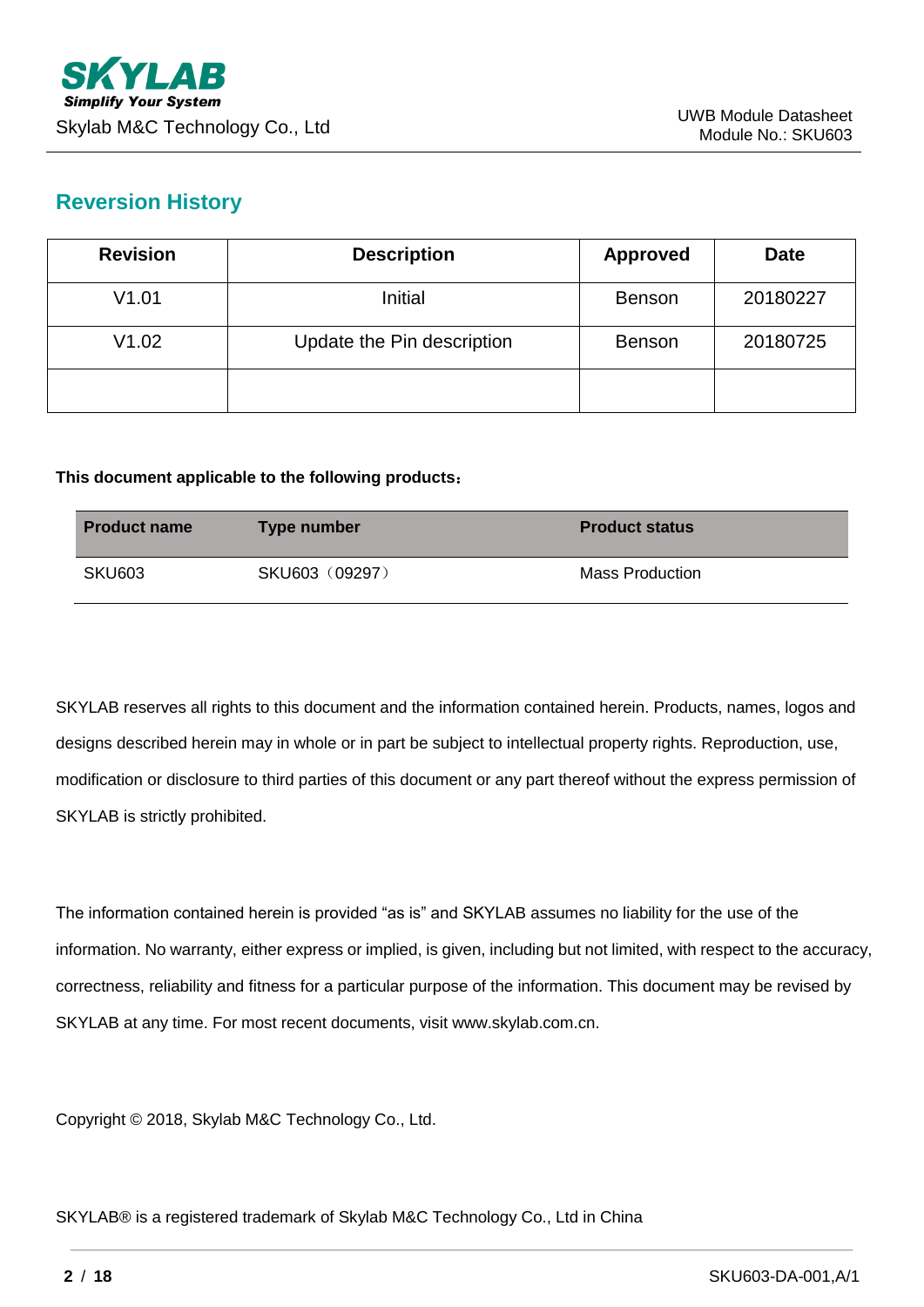

# **Contents**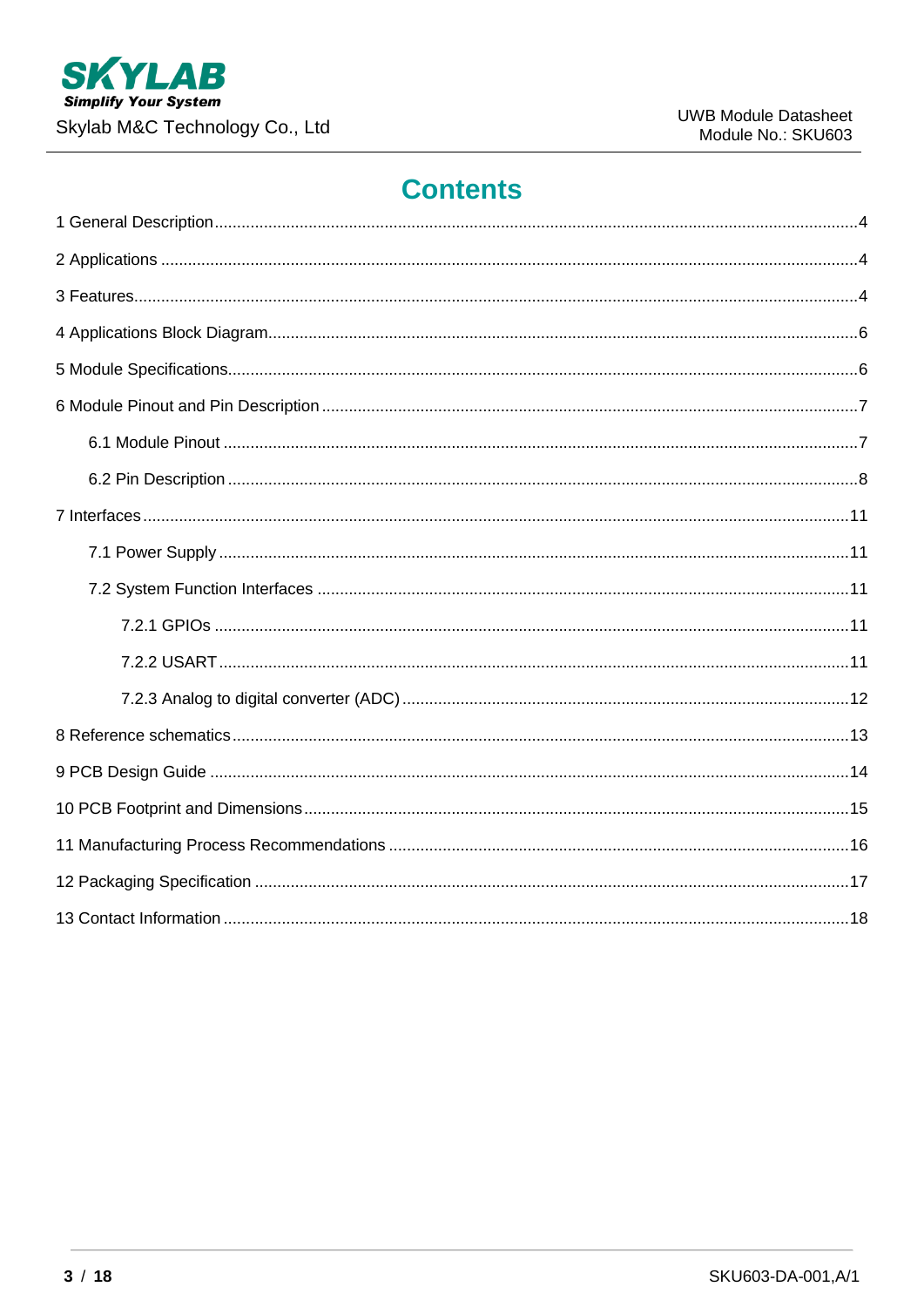## <span id="page-3-0"></span>**1 General Description**

The SKU603 module is based on DecaWave's DW1000 Ultra Wideband (UWB) transceiver IC and GD32F130G8U6 MCU. It integrates antenna, all RF circuitry, power management and clock circuitry in one module. In order to save the module consumption power when the module is in static status, the module has integrated a three-axis linear accelerometer. It can be used in 2-way ranging or TDOA location systems to locate assets to a precision of 10 cm and supports data rates of up to 6.8 Mbps.



**Figure 1: SKU603 Top View**

# <span id="page-3-1"></span>**2 Applications**

- ◆ Precision real time location systems(RTLS) using two-way ranging or TDOA schemes in a variety of markets.
- ◆ Location aware wireless sensor networks(WSN)

## <span id="page-3-2"></span>**3 Features**

#### ◆ **CPU:GD32F130G8U6**

- –Core: ARM ® Cortex ® -M3 RISC core
- –48MHz maximum frequency
- –Single-cycle multiplication and hardware division
- –64 KB on-chip Flash memory
- –up to 8 KB SRAM memory
- –one 12-bit ADC
- –up to five general-purpose 16-bit timers, a general-purpose 32-bit timer
- ◆ **UWB Transceiver IC:DW1000**
	- –IEEE 802.15.4-2011 UW compliant
	- –Supports 4 RF bands from 3.5 GHz to 6.5 GHz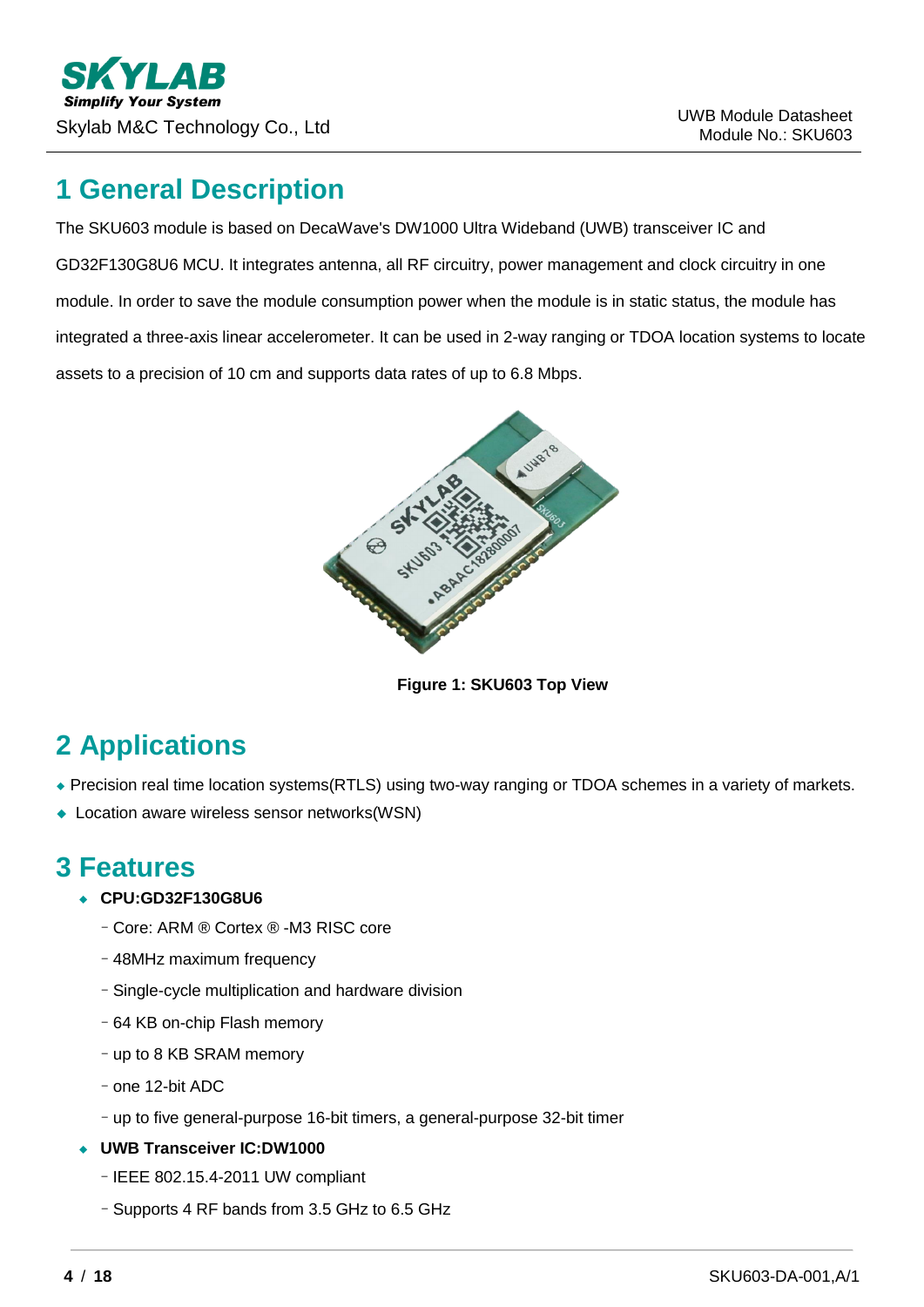- –Programmable transmitter output power
- –Fully coherent receiver for maximum range
- –Data rates of 110 kbps,850 kbps, 6.8 Mbps
- –Maximum packet length of 1023 bytes for high data throughput applications
- –Integrated MAC support features Supports 2-way ranging and TDOA

#### ◆ **Accelerometer: LIS2DH12**

- –Ultra-low power consumption down to 2uA
- $-\pm 2g/\pm 4g/\pm 8g/\pm 16g$  selectable full scales
- –"Sleep-to-wake" and "return-to-sleep "functions
- –Motion detection
- –Free-fall detection
- ◆ **Communication Interfaces**
	- –UP to 2 USARTs
	- –I2C
	- –Serial Wire JTAG Debug Port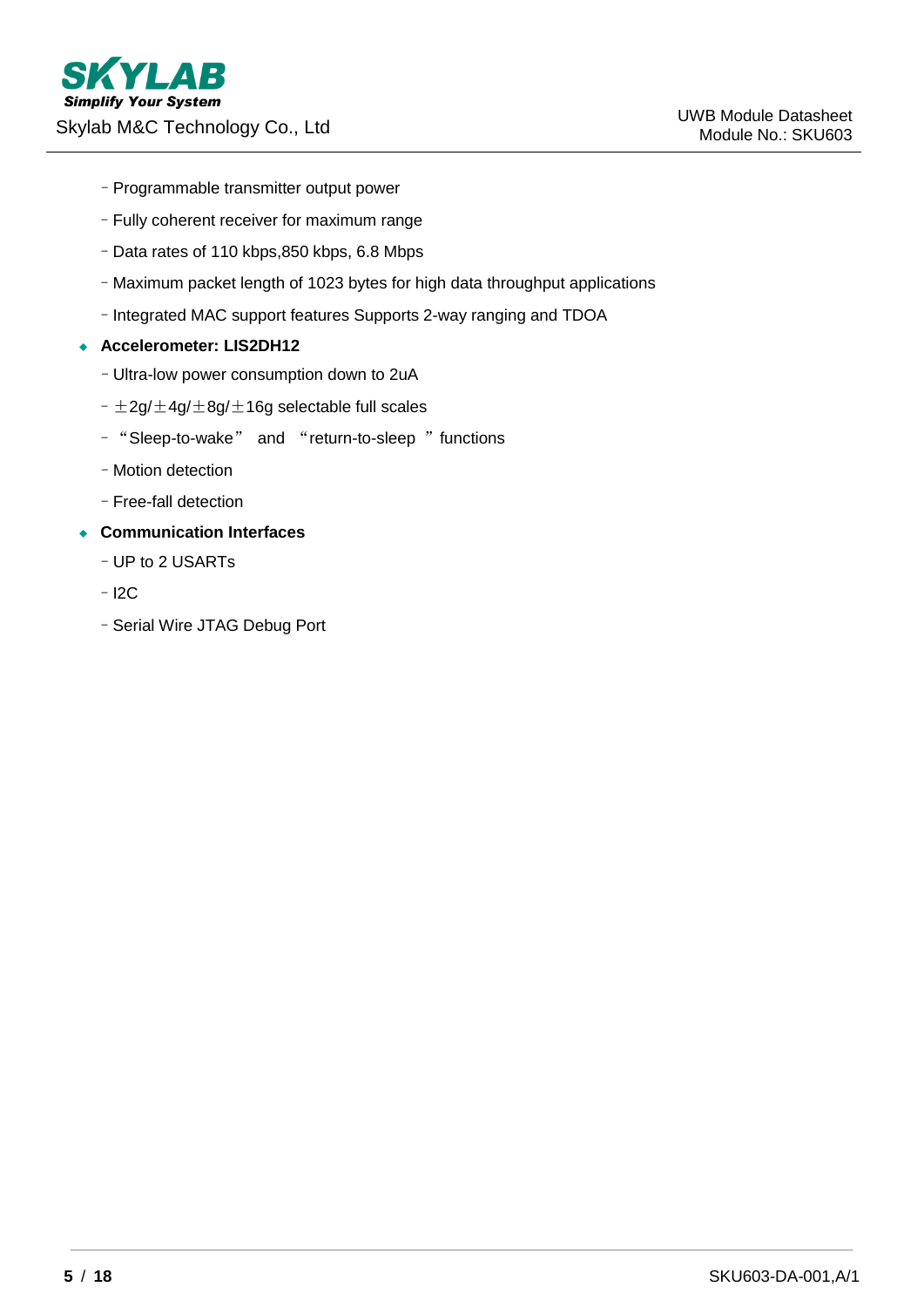# <span id="page-5-0"></span>**4 Applications Block Diagram**





## <span id="page-5-1"></span>**5 Module Specifications**

| <b>Hardware Features</b>   |                              |  |
|----------------------------|------------------------------|--|
| <b>Model</b>               | <b>SKU603</b>                |  |
| Voltage                    | $2.8V - 3.6V$                |  |
| Dimension(LxWxH)           | 28.8×15.8×2.5 mm             |  |
| <b>Wireless Features</b>   |                              |  |
| <b>Frequency Range</b>     | 3244MHz---6999MHz            |  |
| <b>Channel Bandwidths</b>  | 500MHz Channel 1, 2, 3 and 5 |  |
| In-band blocking level     | $30$ dBc                     |  |
| Out-of-band blocking level | $55$ dBc                     |  |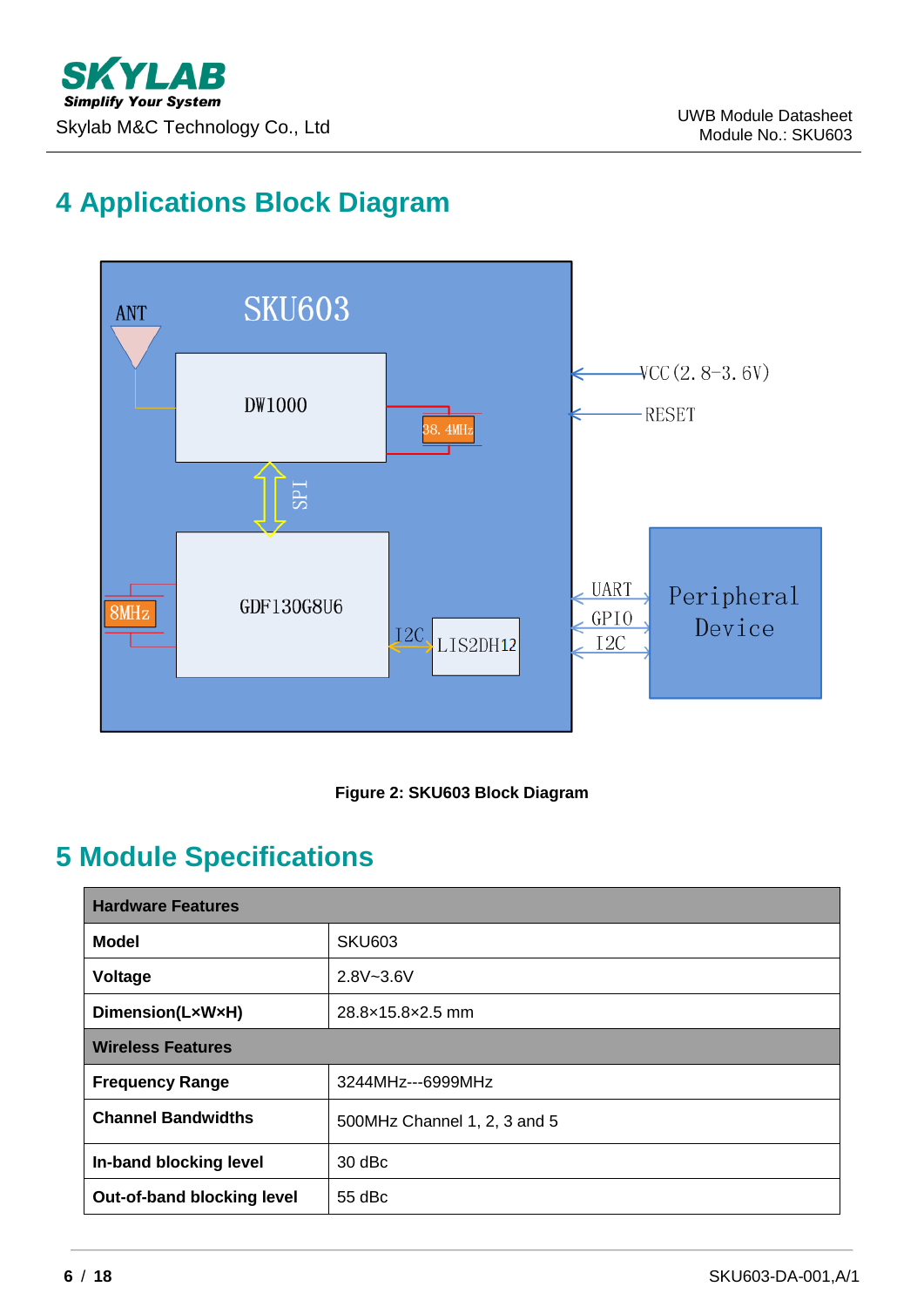| <b>Others</b>      |                                            |  |
|--------------------|--------------------------------------------|--|
|                    | Operating Temperature: -30℃~85℃            |  |
| <b>Environment</b> | Storage Temperature: -40℃~85℃              |  |
|                    | Operating Humidity: 10%~90% Non-condensing |  |
|                    | Storage Humidity: 5%~90% Non-condensing    |  |

# <span id="page-6-0"></span>**6 Module Pinout and Pin Description**

## <span id="page-6-1"></span>**6.1 Module Pinout**



**Figure 3: SKU603 Module Pinout**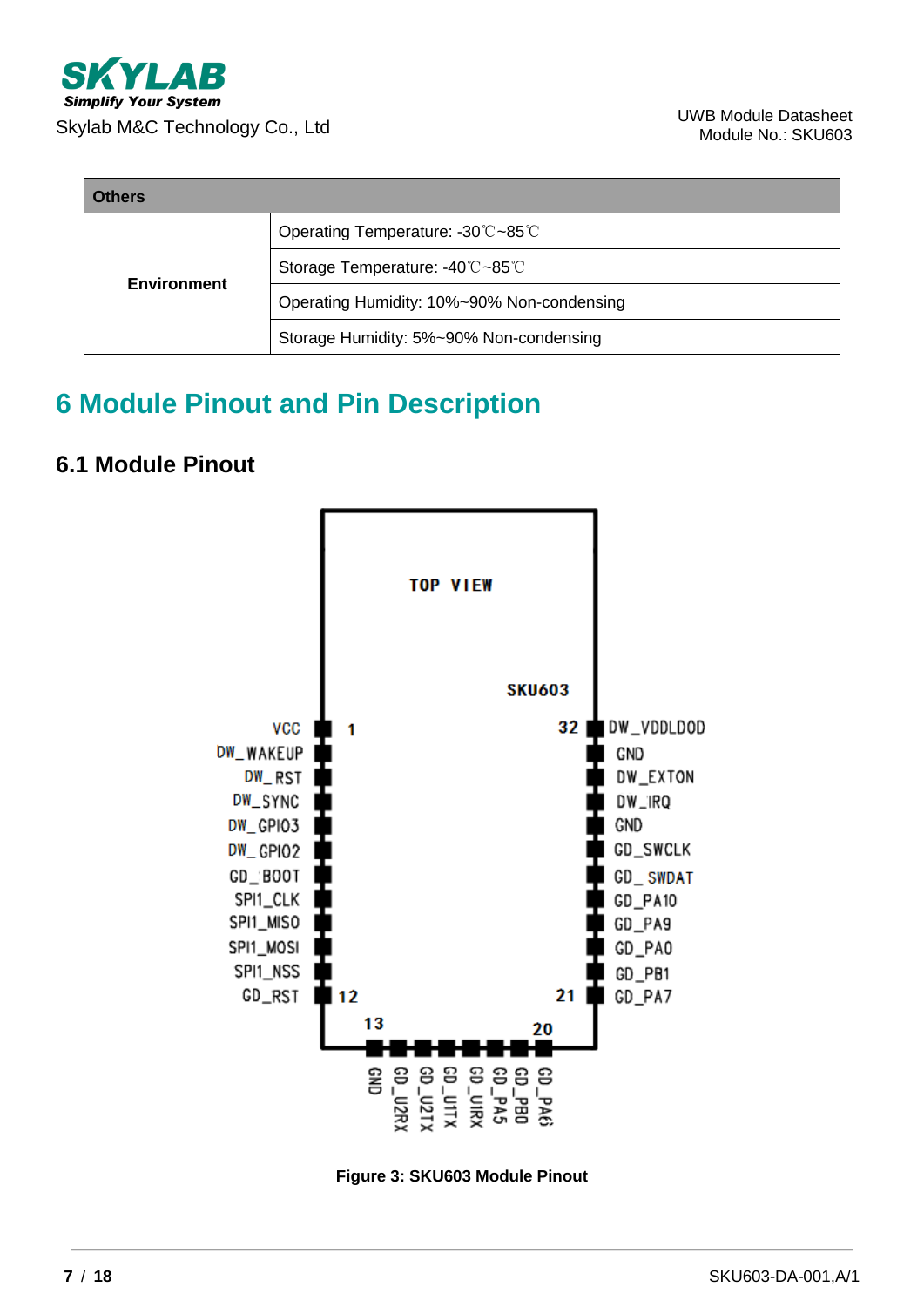## <span id="page-7-0"></span>**6.2 Pin Description**

| Pin            | <b>Pin Name</b> | I/O        | <b>Description</b>                                                                                                                                      | <b>Remark</b>                                        |
|----------------|-----------------|------------|---------------------------------------------------------------------------------------------------------------------------------------------------------|------------------------------------------------------|
| No.            |                 |            |                                                                                                                                                         |                                                      |
| 1              | <b>VCC</b>      | P          | Main Power Supply                                                                                                                                       | 2.8V to 3.6V                                         |
| $\overline{2}$ | DW-WAKEUP       | P          | When asserted into its active high state, the<br>WAKEUP pin brings the DW1000 out of SLEEP or<br>DEEPSLEEP states into operational mode.                | 1.6V to 3.6V                                         |
| 3              | DW-RST          | DI         | Reset pin. Active Low Output. May be pulled low by<br>external open drain driver to reset the<br>DW1000. Must not be pulled high by external<br>source. | Connect to pin28 of<br>GD32F130G8U6 in the<br>module |
| $\overline{4}$ | DW_SYNC         | <b>DI</b>  | The SYNC input pin is used for external<br>synchronization                                                                                              | Don't connect anything                               |
| 5              | DW_GPIO3        | DI         | It may be configured for use as a TXLED driving<br>pin that can be used to<br>light a LED following a transmission.                                     | Connect to pin35 of<br>GD32F130G8U6 in the<br>module |
| 6              | DW-GPIO2        | <b>DI</b>  | General purpose I/O pin. It may be configured for<br>use as a RXLED driving pin that can be used to<br>light a LED during receive mode.                 |                                                      |
| $\overline{7}$ | GD_BOOT         | <b>DI</b>  | This pin can be used to set GD32F130G8U6<br>mode, which was pulled down in default                                                                      |                                                      |
| 8              | SPI1_CLK        | <b>DIO</b> | DW1000 SPI clock                                                                                                                                        | Connect to<br>GD32F130G8U6 SPI                       |
| 9              | SPI1_MISO       | <b>DIO</b> | DW1000SPI data output.                                                                                                                                  | Interface in the module<br>Don't connect anything    |
| 10             | SPI1_MOSI       | <b>DIO</b> | SPI data input.                                                                                                                                         | for normal use.                                      |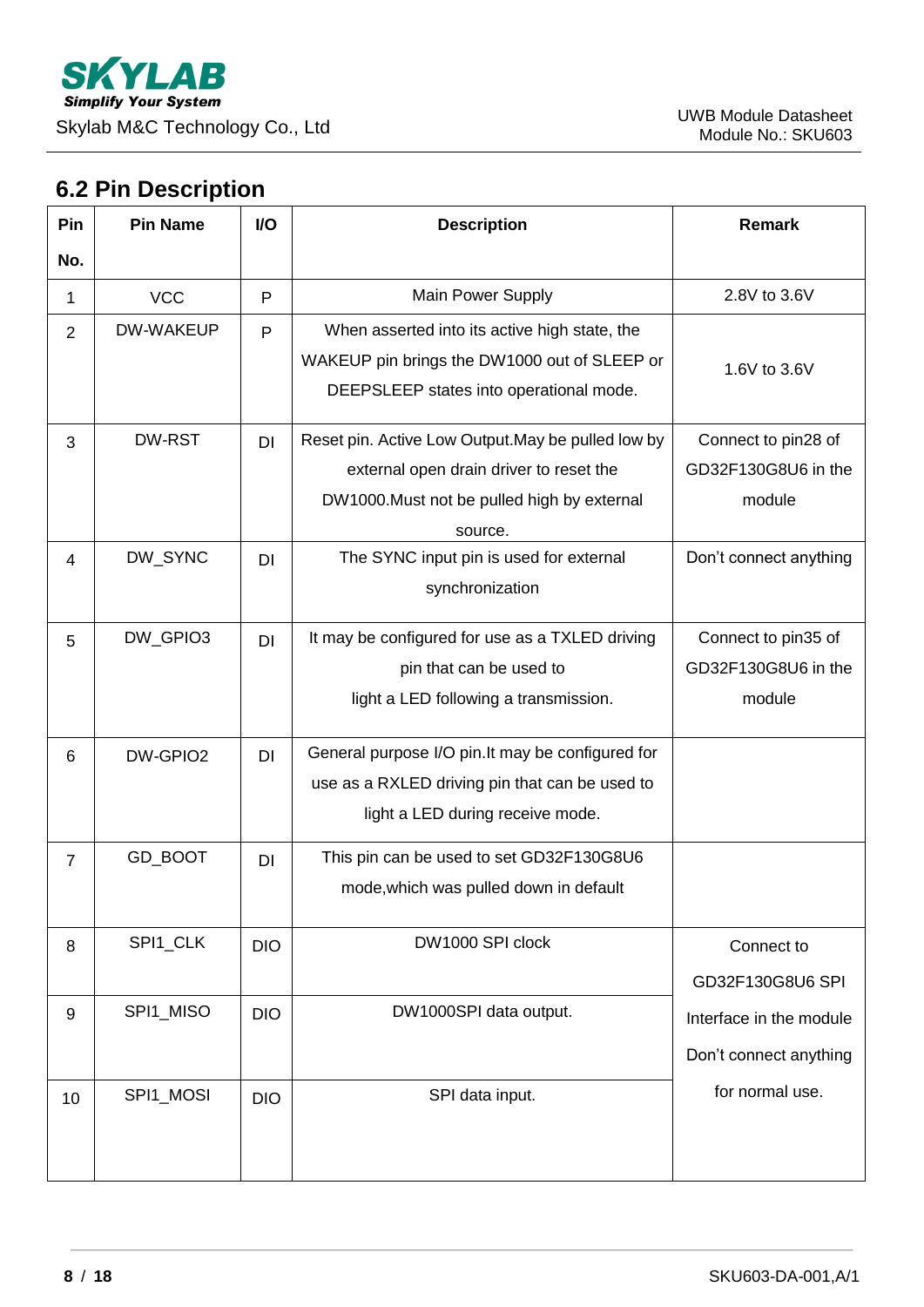

| 11 | SPI1_NSS   | <b>DIO</b> | SPI chip select                            |                     |
|----|------------|------------|--------------------------------------------|---------------------|
| 12 | GD_RST     | <b>DI</b>  | This pin can be reset the whole module.    |                     |
| 13 | <b>GND</b> | G          | Ground                                     |                     |
| 14 | GD_UART2RX | <b>DIO</b> | Default: USART2_TX, Alternate:             | Connect to pin9 of  |
|    |            |            | USART1_TX, PA2                             | GD32F130G8U6 in the |
|    |            |            |                                            | module              |
| 15 | GD_UART2TX | <b>DIO</b> | Default:UART2_RX                           | Connect to pin8 of  |
|    |            |            | Alternate: USART1_RX, PA3, ADC_IN3         | GD32F130G8U6 in the |
|    |            |            |                                            | module              |
| 16 | GD_UART1TX | <b>DIO</b> | Default: UART1TX, Alternate: PB6           | Connect to pin27 of |
|    |            |            |                                            | GD32F130G8U6 in the |
|    |            |            |                                            | module              |
| 17 | GD_UART1RX | <b>DIO</b> | USART1_RX, Alternate: PA5, USART2_RX, PA15 | Connect to pin23 of |
|    |            |            |                                            | GD32F130G8U6 in the |
|    |            |            |                                            | module              |
| 18 | GD_PA5     | <b>DIO</b> | Default: PA5                               | Connect to pin11 of |
|    |            |            | Alternate: SPI1_SCK, TM2_CH1_ETR           | GD32F130G8U6 in the |
|    |            |            |                                            |                     |
|    |            |            | Additional: ADC_IN5                        | module              |
| 19 | GD_PB0     | <b>DIO</b> | Default: PB0                               | Connect to pin14 of |
|    |            |            | Alternate: TM3_CH3, TM1_CH2N, USART2_RX,   | GD32F130G8U6 in the |
|    |            |            | <b>EVENTOUT</b>                            | module              |
| 20 | GD_PA6     | <b>DIO</b> | Default: PA6                               | Connect to pin12 of |
|    |            |            | Alternate: SPI1_MISO, TM3_CH1, TM1_BKIN,   | GD32F130G8U7 in the |
|    |            |            | TM16 CH1,                                  | module              |
|    |            |            | <b>EVENTOUT</b>                            |                     |
|    |            |            | Additional: ADC_IN6                        |                     |
| 21 | GD_PA7     | <b>DIO</b> | Default: PA7                               | Connect to pin13 of |
|    |            |            | Alternate: SPI1_MOSI, TM3_CH2, TM14_CH1,   | GD32F130G8U8 in the |
|    |            |            | TM1_CH1N,                                  | module              |
|    |            |            | TM17_CH1, EVENTOUT                         |                     |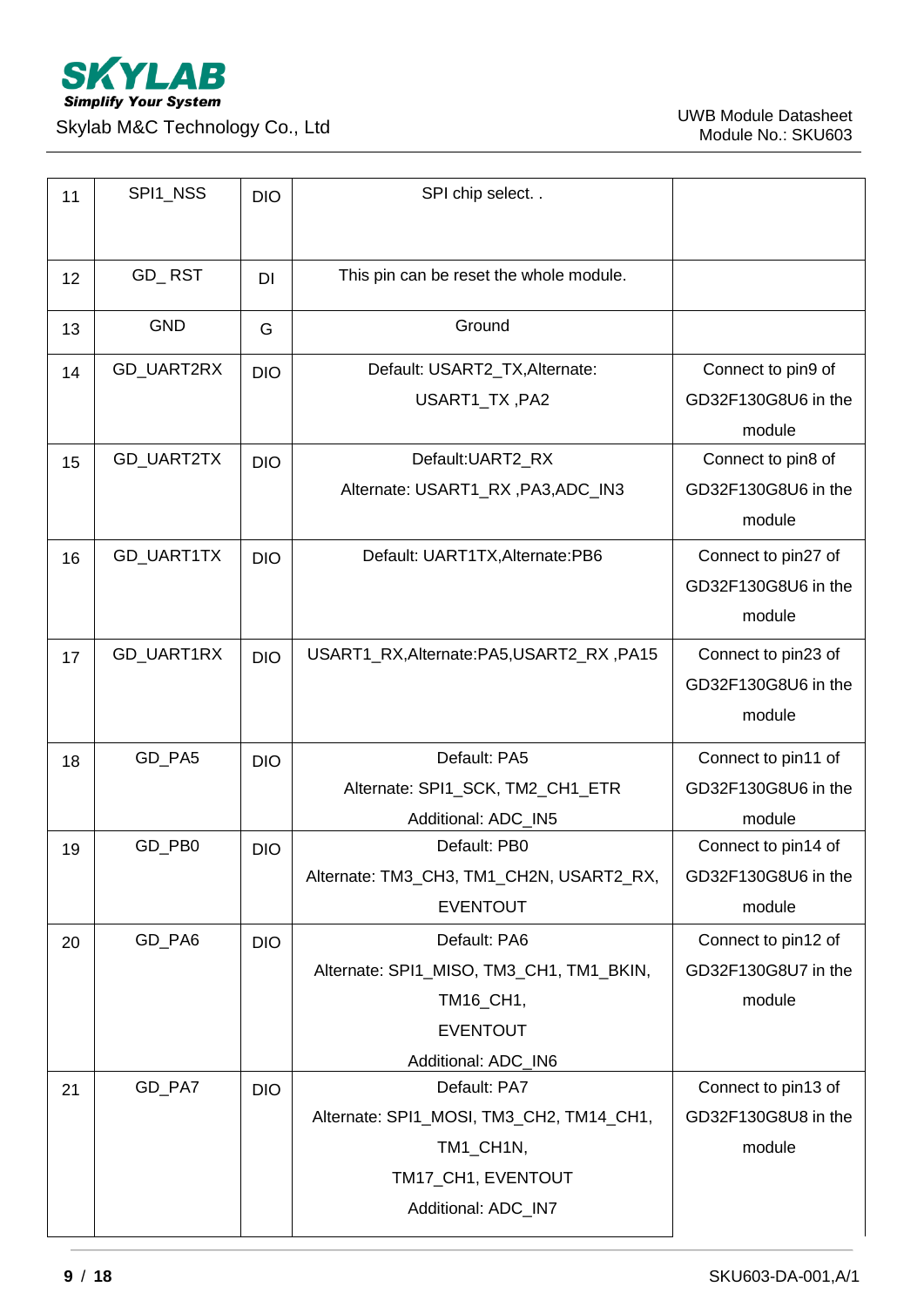

| 22 | GD_PB1          | <b>DIO</b> | Default: PB1                                        | Connect to pin15 of    |
|----|-----------------|------------|-----------------------------------------------------|------------------------|
|    |                 |            | Alternate: TM3_CH4, TM14_CH1, TM1_CH3N,             | GD32F130G8U9 in the    |
|    |                 |            | SPI2_SCK                                            | module                 |
| 23 | GD_PA0          | <b>DIO</b> | Default: PA0                                        | Connect to pin6 of     |
|    |                 |            | Alternate: USART1_CTS (3), USART2_CTS (4),          | GD32F130G8U10 in the   |
|    |                 |            | TM2_CH1_ETR,                                        | module                 |
|    |                 |            | I2C2_SCL                                            |                        |
| 24 | GD_PA9          | <b>DIO</b> | Default: PA9                                        | Connect to pin19 of    |
|    |                 |            | Alternate: USART1_TX, TM1_CH2, TM15_BKIN,           | GD32F130G8U11 in the   |
|    |                 |            | I2C1_SCL                                            | module                 |
| 25 | GD_PA10         | <b>DIO</b> | Default: PA10                                       | Connect to pin20 of    |
|    |                 |            | Alternate: USART1_RX, TM1_CH3, TM17_BKIN,           | GD32F130G8U12 in the   |
|    |                 |            | I2C1_SDA                                            | module                 |
|    |                 |            |                                                     |                        |
| 26 | GD_SWDAT        | <b>DIO</b> | Default: SWDAT                                      |                        |
|    |                 |            | Alternate: PA13                                     | Debug Port             |
| 27 | <b>GD_SWCLK</b> | <b>DIO</b> | Default: SWDAT                                      |                        |
|    |                 |            | Alternate: PA14                                     | Debug Port             |
| 28 | <b>GND</b>      | G          | Ground                                              |                        |
| 29 | DW_IRQ          | DI         | Interrupt Request output from the DW1000 to the     | The IRQ of DW1000      |
|    |                 |            | host processor. By default IRQ is an active-high    | had connected to pin18 |
|    |                 |            | output but may be configured to be active low if    | of GD32F130G8U6 in     |
|    |                 |            | required. For correct operation in SLEEP and        | the module.            |
|    |                 |            | DEEPSLEEP modes it should be configured for         | Don't connect anything |
|    |                 |            | active high operation. This pin will float in SLEEP |                        |
|    |                 |            | and DEEPSLEEP states and may cause spurious         |                        |
|    |                 |            | interrupts unless pulled low.                       |                        |
| 30 | <b>GD_EXTON</b> | <b>DO</b>  | Control internal DC-DC converters in the module     | Don't connect anything |
|    |                 |            |                                                     |                        |
| 31 | <b>GND</b>      | G          | Ground                                              |                        |
|    |                 |            |                                                     |                        |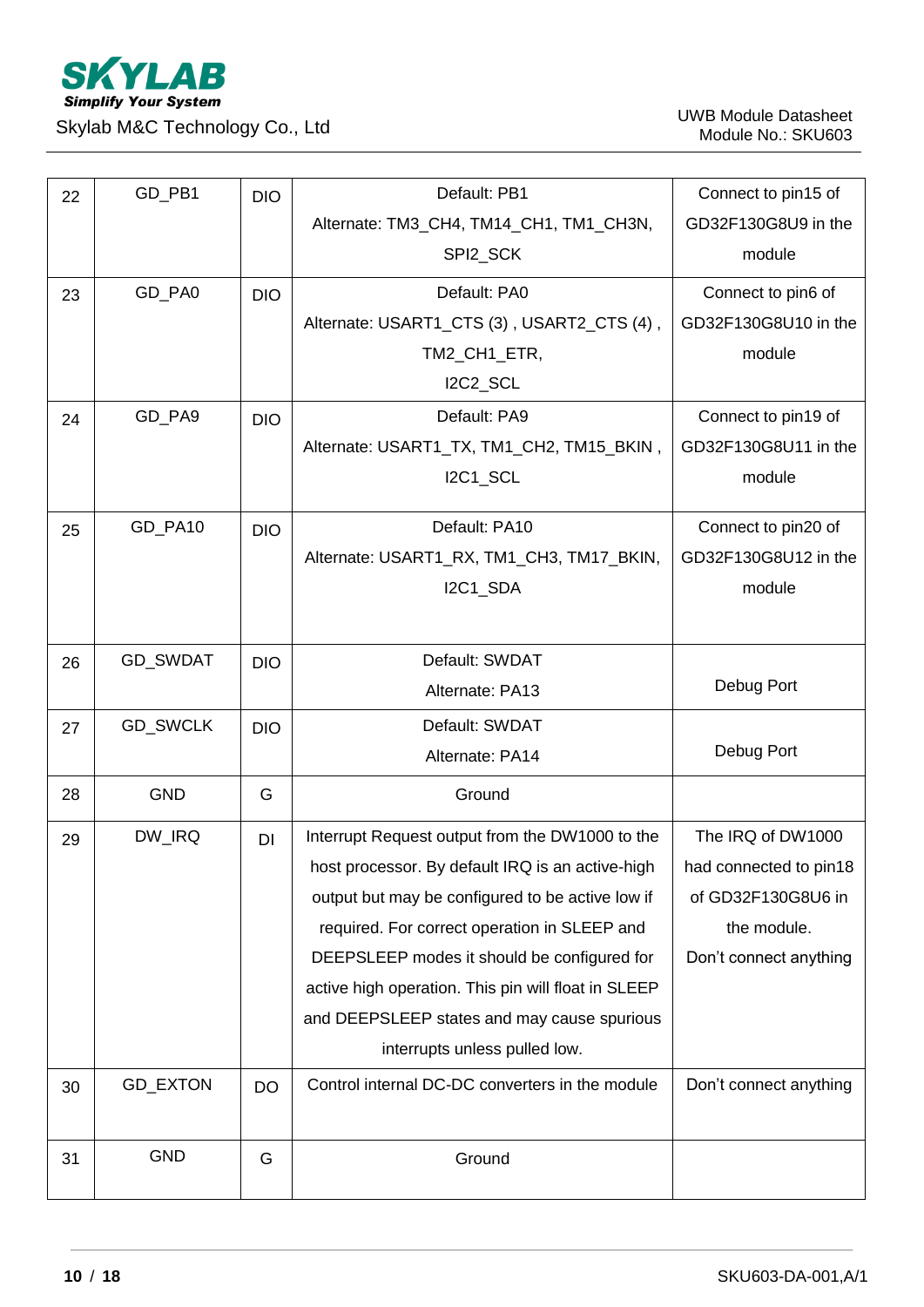

| 32 | DW VDDLDO | D | Supply for DW1000 digital in the moudle, which  | Don't connect anything |
|----|-----------|---|-------------------------------------------------|------------------------|
|    |           |   | had already connected to a 1.8 DC-DC conventer. |                        |

- (1) P:Power supply
- (2) DI:Default Input
- (3) DO:Default Output
- (4) DIO:Default Input/Output
- <span id="page-10-0"></span>(5) G:Ground

## **7 Interfaces**

## <span id="page-10-1"></span>**7.1 Power Supply**

Regulated power for the SKU603 is required. The input voltage Vcc range should be 2.7V to 3.6V. Suitable decoupling must be provided by external decoupling circuitry (47uF and 0.1uF). It can reduce the noise from power supply and increase power stability.

## <span id="page-10-2"></span>**7.2 System Function Interfaces**

## <span id="page-10-3"></span>**7.2.1 GPIOs**

For SKU603 ,There are up to 14 general purpose I/O pins form GD32F130G8U6.Each of the GPIO ports has related control and configuration registers to satisfy the requirements of specific applications. The external interrupts on the GPIO pins of the device have related control and configuration registers in the External Interrupt Control Unit (EXTI).The GPIO ports are pin-shared with other alternative functions (AFs) to obtain maximum flexibility on the package pins. Each of the GPIO pins can be configured by software as output(push-pull or open-drain), as input (with or without pull-up or pull-down) or as peripheral alternate function. Most of the GPIO pins are shared with digital or analog alternate functions. All GPIOs are high-current capable except for analog inputs.

## <span id="page-10-4"></span>**7.2.2 USART**

For SKU603 ,There are up to 2 USARTs form GD32F130G8U6.The USART (USART1, USART2) are used to translate data between parallel and serial interfaces, provides a flexible full duplex data exchange using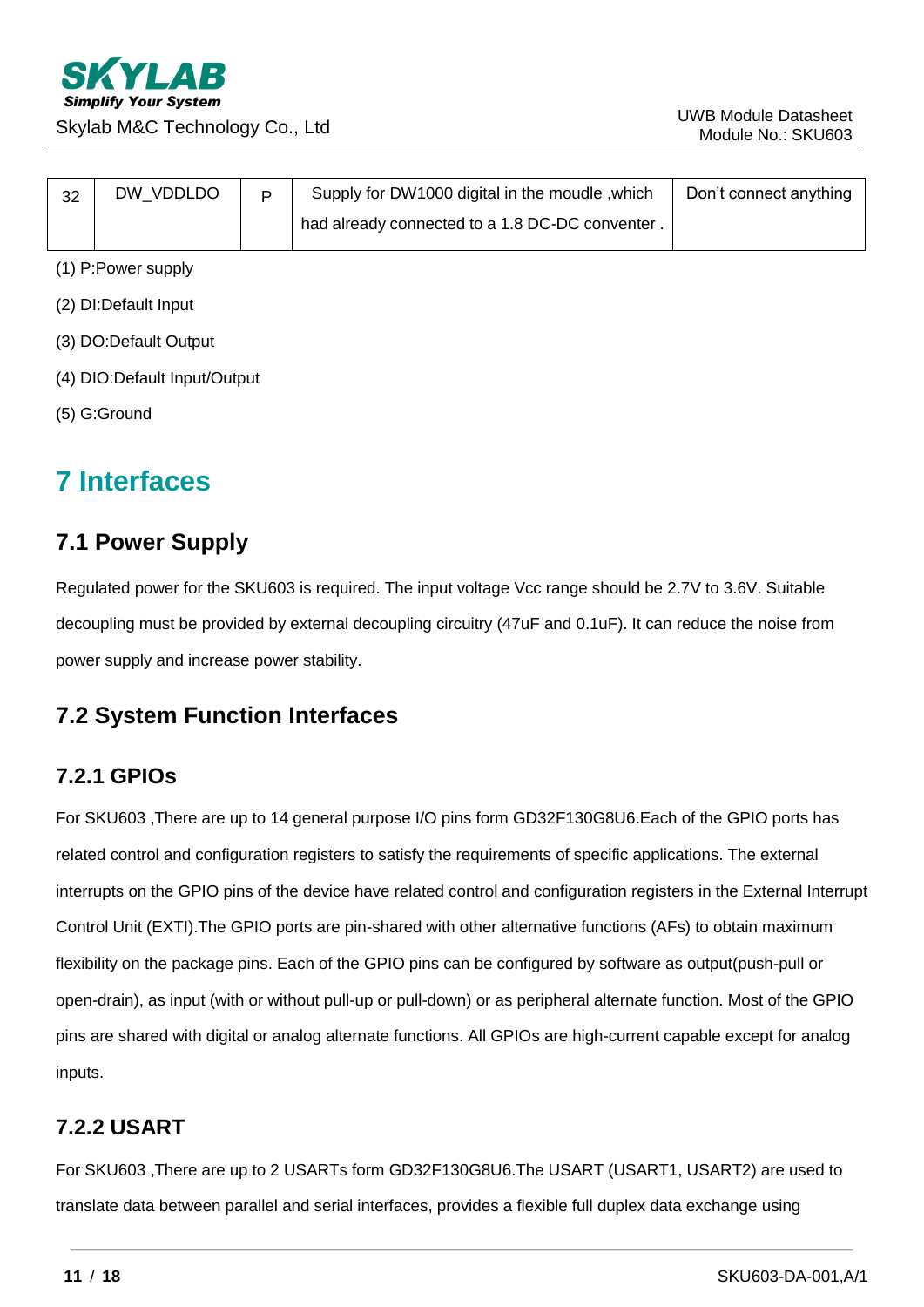synchronous or asynchronous transfer. It is also commonly used for RS-232 standard communication. The USART includes a programmable baud rate generator which is capable of dividing the system clock to produce a dedicated clock for the USART transmitter and receiver. The USART also supports DMA function for high speed data communication.

## <span id="page-11-0"></span>**7.2.3 Analog to digital converter (ADC)**

(1) 12-bit SAR ADC engine with up to 1 MSPS conversion rate

(2) Conversion range: VSSA to VDDA (2.6 to 3.6 V)

(3) Temperature sensor

One 12-bit 1us multi-channel ADC is integrated in the device. It is a total of up to 16 multiplexed external channels and 3 internal channels for temperature sensor, voltage reference, VBAT voltage measurement. The conversion range is between 2.6  $V < V$  DDA  $<$  3.6V. An analog watchdog block can be used to detect the channels, which are required to remain within a specific threshold window. A configurable channel management block of analog inputs also can be used to perform conversions in single, continuous, scan or discontinuous mode to support more advanced usages. The ADC can be triggered from the events generated by the general-purpose timers (TMx) and the advanced-control timers (TM1) with internal connection.

The temperature sensor can be used to generate a voltage that varies linearly with temperature. It is internally connected to the ADC\_IN16 input channel which is used to convert the sensor output voltage into a digital value. Each device is factory-calibrated to improve the accuracy and the calibration data are stored in the system memory area.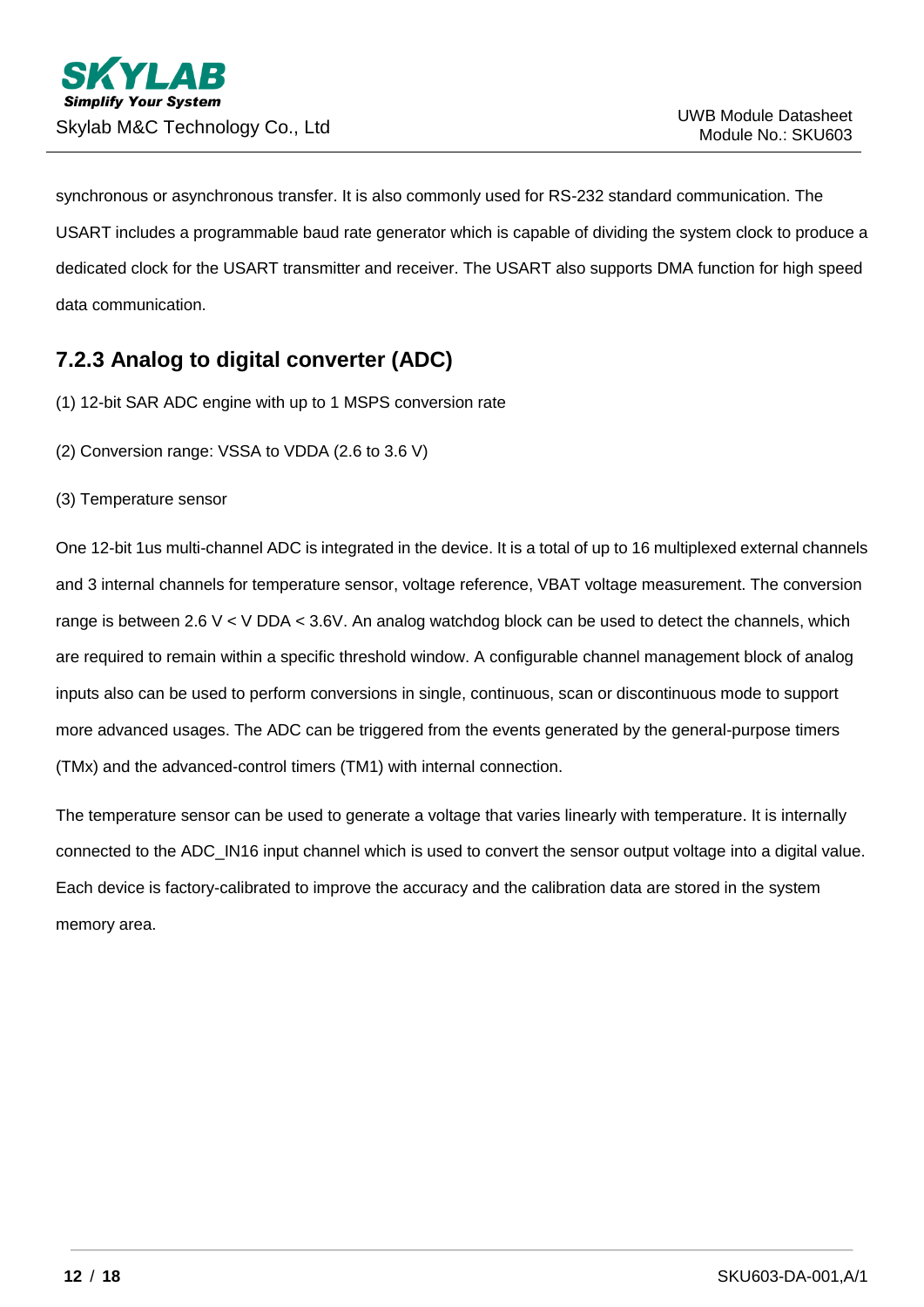# <span id="page-12-0"></span>**8 Reference schematics**



#### **Figure 4: SKU603 reference schematics**

The SKU603 supports the use of external switching regulators to reduce overall power consumption from the power source. Using switching regulators can reduce system power consumption. The EXTON pin can be used to further reduce power by disabling the external regulator when the DW1000 is in the SLEEP or DEEPSLEEP states (provided the EXTON turn on time is sufficient).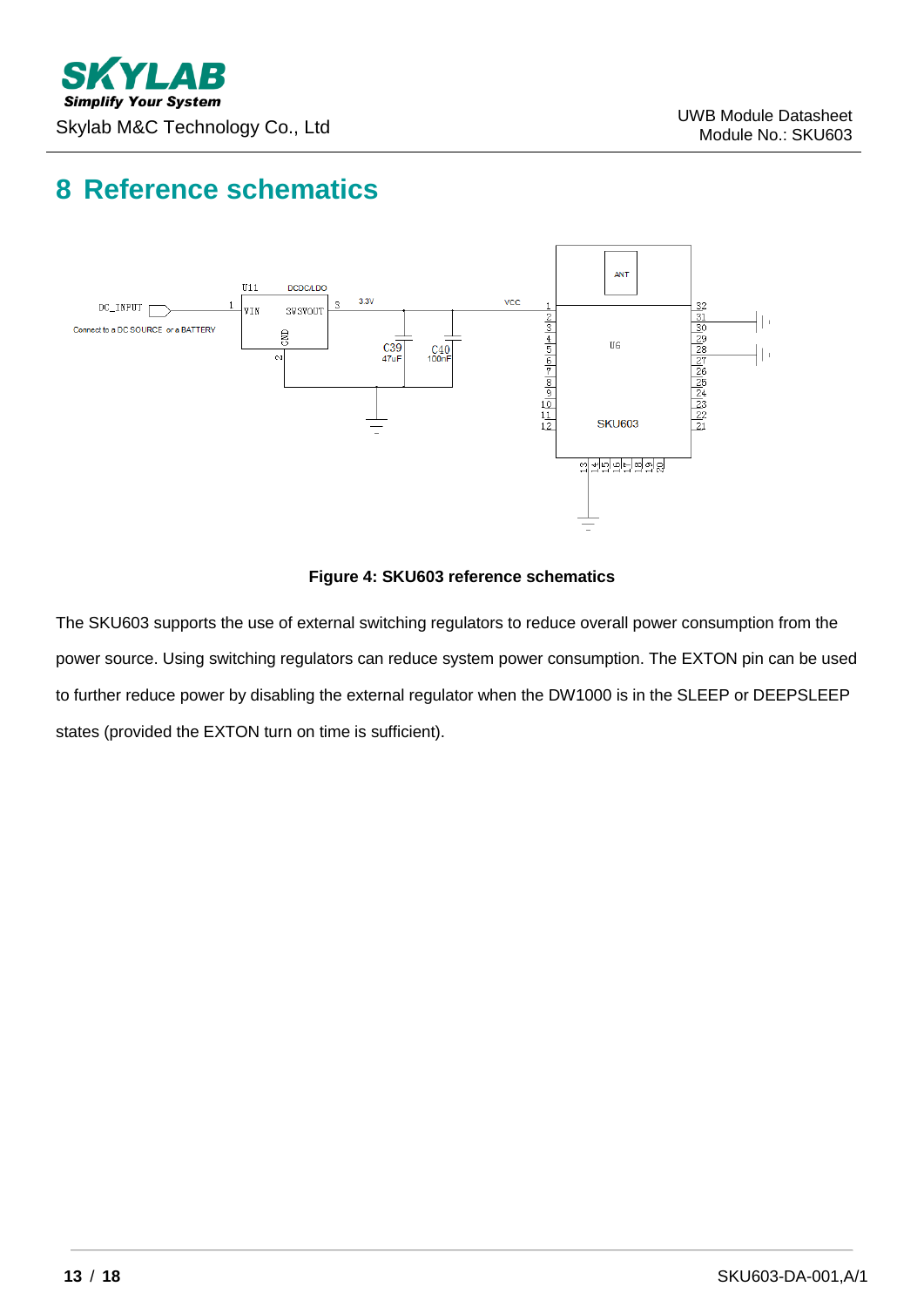## <span id="page-13-0"></span>**9 PCB Design Guide**

When designing the PCB onto which SKU603 will be soldered, the proximity of the SKU603 on-board ceramic monopole antenna to metal and other non-RF transparent materials needs to considered carefully. Two suggested placement schemes are shown below. In the areas marked "Keep-Out Area" there should be no metal either side, above or below (e.g. do not place battery under antenna).The placement schemes in Figure 6 show an application board with no non-RF transparent material in the keep-out area, or an application board with the antenna projecting off of the board so that the keep out area is in free-space. In this second scheme it is still important not to place metal components above or below the antenna in a system implementation.



**Figure 5: SKU603 Typical Lead-free Soldering Profile**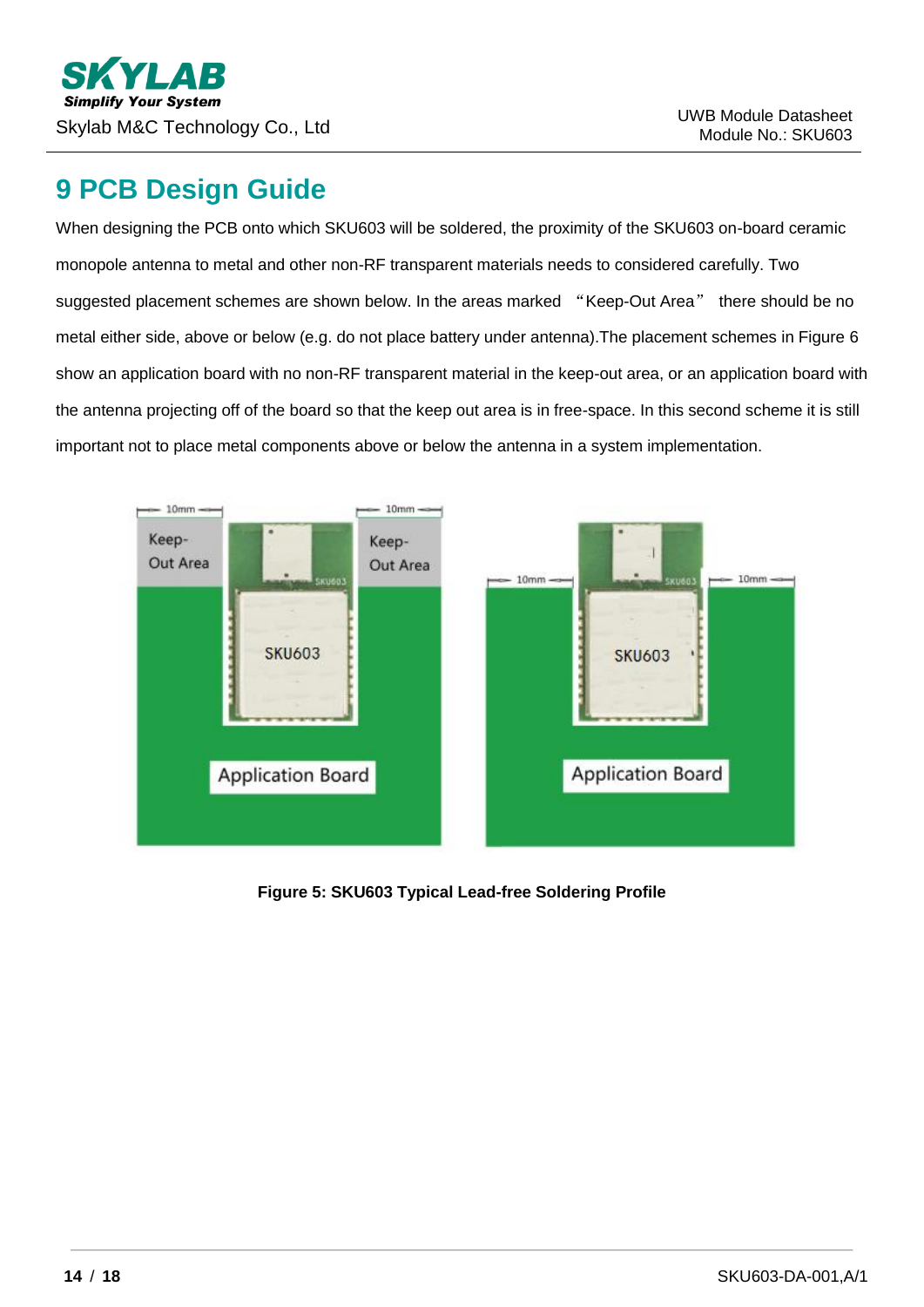# <span id="page-14-0"></span>**10 PCB Footprint and Dimensions**



**Figure 6: SKU603 PCB Footprint and Dimensions**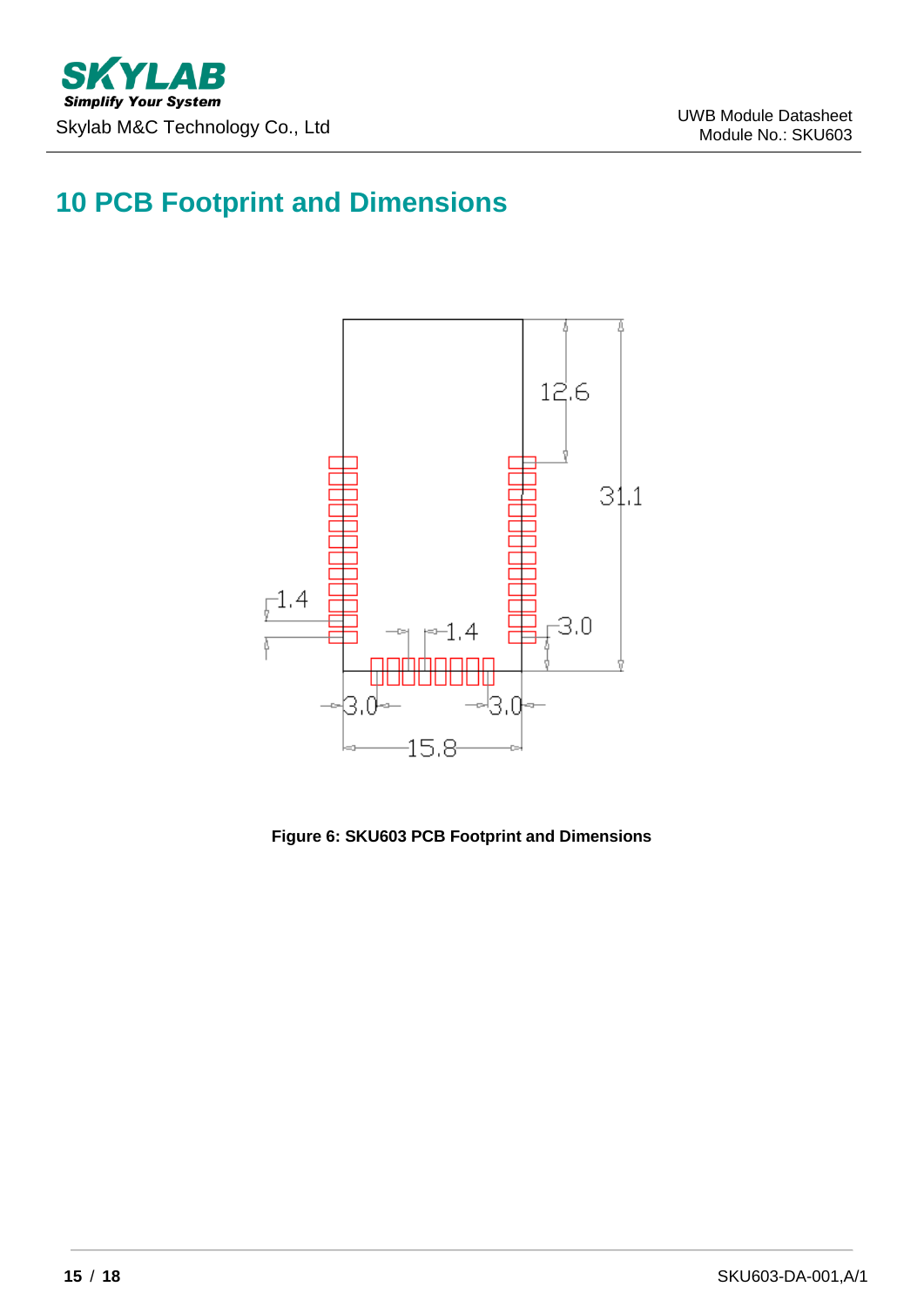## <span id="page-15-0"></span>**11 Manufacturing Process Recommendations**



**Figure7: SKU603 Typical Lead-free Soldering Profile**

Note: The final re-flow soldering temperature map chosen at the factory depends on additional external factors, for example, choice of soldering paste,size, thickness and properties of the module`s baseboard etc. Exceeding the maximum soldering temperature in the recommended soldering profile may permanently damage the module.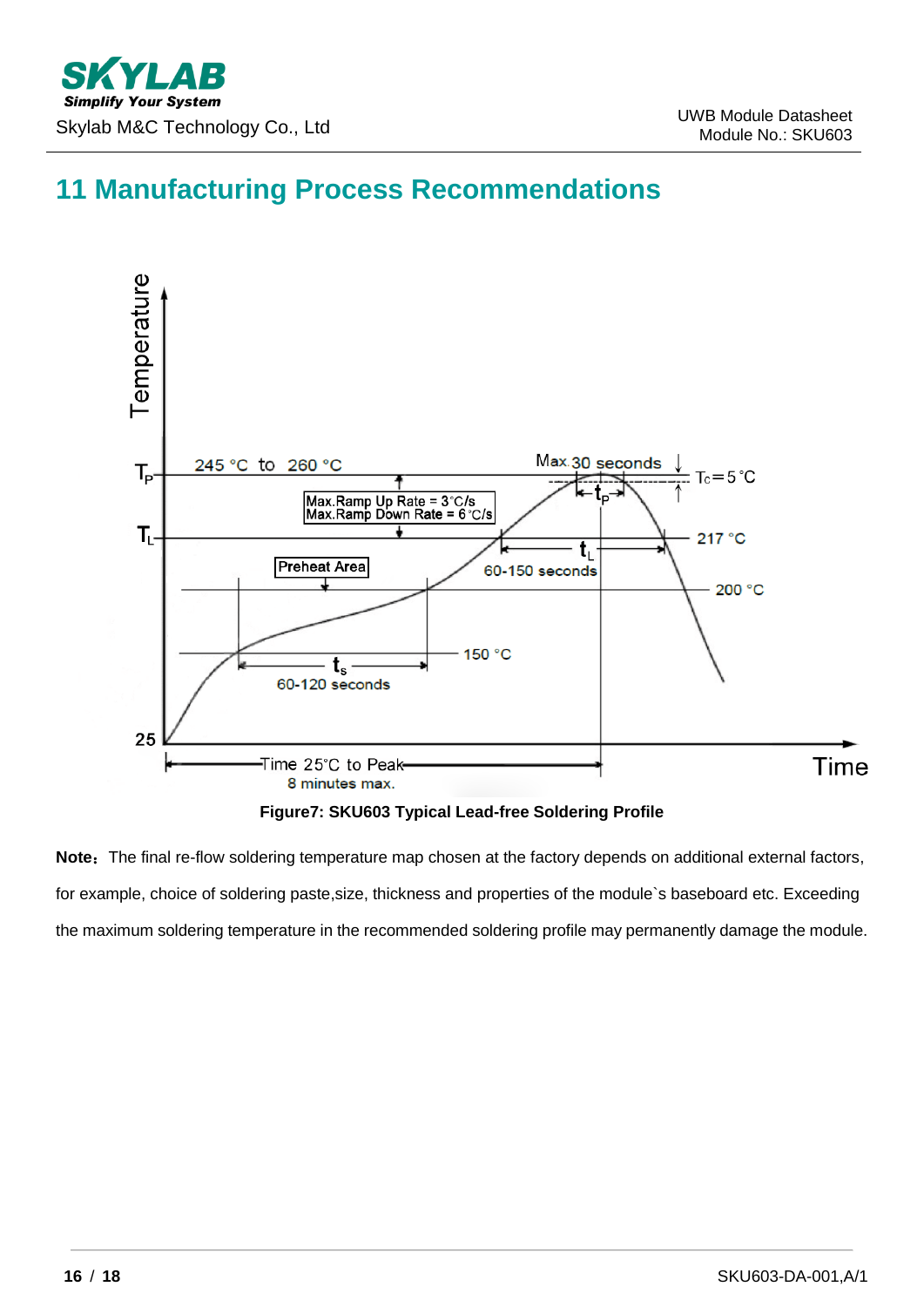# <span id="page-16-0"></span>**12 Packaging Specification**

SKU603 modules are put into tray and 528 units per tray. Each tray is 'dry' and vacuum packaging.



#### **Figure 8: SKU603 Packaging**

SKU603 series modules are Electrostatic Sensitive Devices and require special precautions while handling.



#### **ESD precautions**

The SKU603 modules contain highly sensitive electronic circuitry and are Electrostatic Sensitive Devices (ESD). Handling the SKU603 modules without proper ESD protection may destroy or damage them permanently.

The SKU603 modules are electrostatic sensitive devices (ESD) and require special ESD precautions typically applied to ESD sensitive components. Proper ESD handling and packaging procedures must be applied throughout the processing, handling, transportation and operation of any application that incorporates the SKU603 module. Don't touch the module by hand or solder with non-anti-static soldering iron to avoid damage to the module.